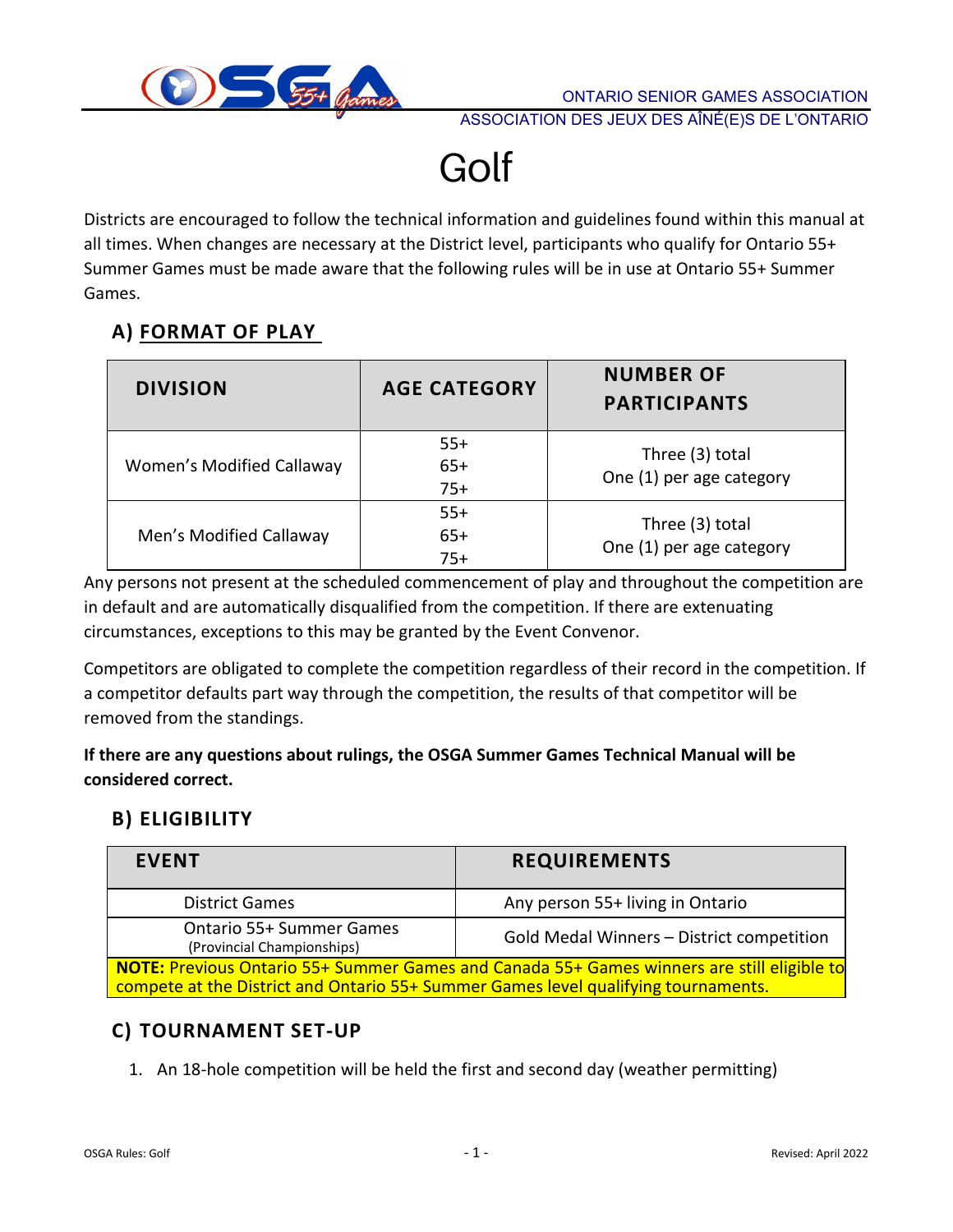## **D) DETERMINING THE WINNERS**

- 1. An aggregate score of the two (2) days will determine the winner.
- 2. If for some reason, either day is cancelled e.g., weather or as deemed necessary by the event convener, then winners will be determined based on the results of the one day (18 holes).
- 3. If a participant is unable to complete both days of competition, a DNF (did not finish) will be assigned and the participant will not be eligible for medals.
- 4. In Callaway ties for medals will be decided by lowest handicap. If a tie still exists, retrogression will be used.

## **E) AWARDS**

| Ladies 55+ | Men's $55+$ |
|------------|-------------|
| Ladies 65+ | Men's 65+   |
| Ladies 75+ | Men's 75+   |
| Ladies 55+ | Men's $55+$ |
| Ladies 65+ | Men's $65+$ |
| Ladies 75+ | Men's $75+$ |
| Ladies 55+ | Men's $55+$ |
| Ladies 65+ | Men's $65+$ |
| Ladies 75+ | Men's 75+   |
|            |             |

## **F) RULE SOURCE**

Rules of golf according to the Royal Canadian Golf Association are in effect, with the exceptions listed under "Tournament Set-Up" and "Golf Rules Summary."

Websites: <www.gao.ca>

## **G) EVENT REQUIREMENTS**

- **Equipment** 1. Equipment is anything used, worn, or carried by or for the player, including a motorized golf cart.
	- 2. Electronic devices may be used, but use is restricted to determining distance to the pin only.

## **H) OFFICIALS**

The OSGA requires, at minimum, the following officials for Ontario 55+ Summer Games.

For District Games, the following are only a suggestion. Participation numbers and availability of volunteers may result in fewer officials being required. Districts are encouraged to try to have the necessary officials to run the event successfully.

- One (1) Activity Convenor
- Two (2) Scorekeepers
- One (1) Floater out on course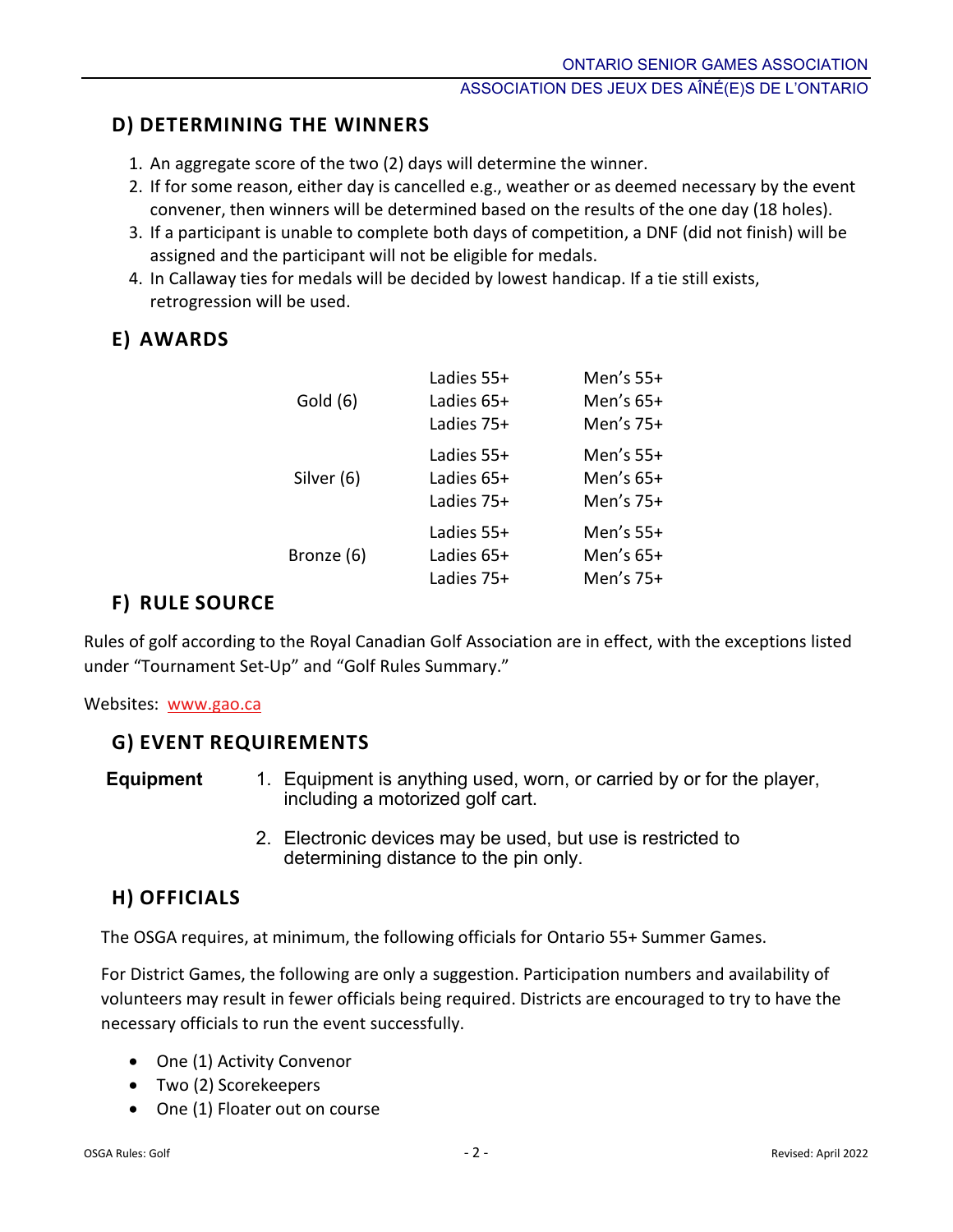The host committee will ensure that all major officials have the required qualifications as specified by the OSGA at least one (1) year prior to Ontario 55+ Summer Games. The host committee is also responsible for any other officials needed to host this event.

## **I) GOLF RULES SUMMARY**

- 1. Adherence to all club rules.
- 2. See appendix A Modified Callaway system and sample scorecard.
- 3. If a tie occurs the lowest calculated handicap by the Modified Callaway system over the two (2) days will determine the winner.

If there is still a tie, then retrogression will be used. Retrogression will start at the 18th hole backward. The person who has the first score that is lower than the others is determined the winner. This will apply to potential medalists only.

- 4. For Modified Callaway, depending on the golfer's score, a certain number of holes will be deducted from his/her gross score to determine an index. The holes used for this deduction will be predetermined prior to the commencement of play, but golfers will not be informed of which holes they are until after the competition is complete. Please see sample scorecard at the end as an example of Modified Callaway calculation. The purpose of having "hidden holes" is to ensure that golfers play the game, not the system. A maximum of four different predetermined holes will be selected each day of the competition.
- 5. No hole may be scored at more than twice its par. For example, if the 5th hole is a par 4 and the player takes 9 shots/strokes, the maximum allowed for the 5th hole is twice its par or 8.
- 6. Half strokes count as a whole. For example, if a player has a deduction of  $\frac{1}{2}$  a hole and their hole is a 7, then the player shall receive a deduction of 4 (3  $\frac{1}{2}$  rounded up).
- 7. Men 70+ may tee off from the forward tees if they choose.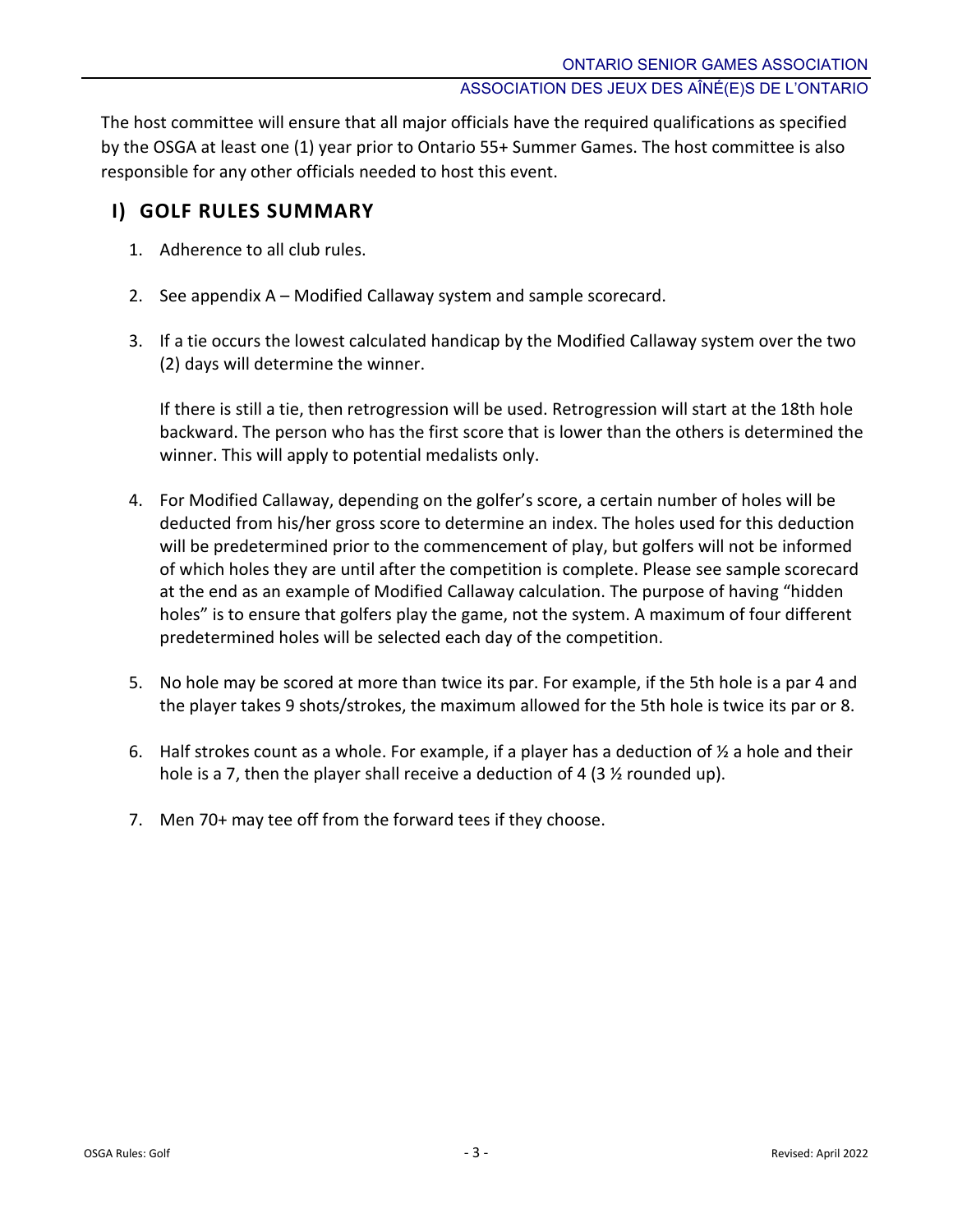# Appendix A – Official Callaway Handicap System

*By: Lionel F. Callaway, Golf Professional, Pinehurst, North Carolina*

Under the Callaway System, a player's handicap is determined after each round by deducting from his/her gross score for the 18 holes, the scores of the worst individual holes during the first 16 holes. The table below shows the number of "worst holes" scores he/she may deduct and the adjustment to be made, based on his/her gross score.

### **EXAMPLE:**

If the gross score for 18 holes is 96, he/she turns to the table below and opposite the score, finds that he/she may deduct the three (3) worst holes scored on holes 1 through 16 inclusive. Therefore, if he/she had an 8, 9 and a 7, his/her handicap totals 24. From this total, further plus or minus adjustment is made according to the total adjustment shown at the bottom of each column. For a gross score of 96, the adjustment requires a deduction in a final handicap of 22. Therefore, 96 minus the handicap equals a net score of 74.

|     |     | <b>SCORE</b> |     |     | <b>DEDUCT</b>                 |
|-----|-----|--------------|-----|-----|-------------------------------|
|     |     | 70           | 71  | 72  | Scratch - No Adjustment       |
| 73  | 74  | 75           | $-$ |     | 1/2 worse hole & Adjustment   |
| 76  | 77  | 78           | 79  | 80  | 1 worse hole & Adjustment     |
| 81  | 82  | 83           | 84  | 85  | 1 1/2 worse hole & Adjustment |
| 86  | 87  | 88           | 89  | 90  | 2 worse hole & Adjustment     |
| 91  | 92  | 93           | 94  | 95  | 2 1/2 worse hole & Adjustment |
| 96  | 97  | 98           | 99  | 100 | 3 worse hole & Adjustment     |
| 101 | 102 | 103          | 104 | 105 | 3 1/2 worse hole & Adjustment |
| 106 | 197 | 108          | 109 | 110 | 4 worse hole & Adjustment     |
| 111 | 112 | 113          | 114 | 115 | 4 1/2 worse hole & Adjustment |
| 116 | 117 | 118          | 119 | 120 | 5 worse hole & Adjustment     |
| 121 | 122 | 123          | 124 | 125 | 5 % worse hole & Adjustment   |
| 126 | 127 | 128          | 129 | 130 | 6 worse hole & Adjustment     |
|     |     |              |     |     | <b>Maximum handicap - 50</b>  |

### **ADJUSTMENT:**

-2 -1 0 +1 +2 Add or Deduct to Handicap

OSGA will use modified Callaway where four predetermined (secret) holes will be selected each day of competition. The purpose of this is to have the golfer play the course and not the system.

Regardless of score, the maximum allowable holes deducted will be set at four (4).